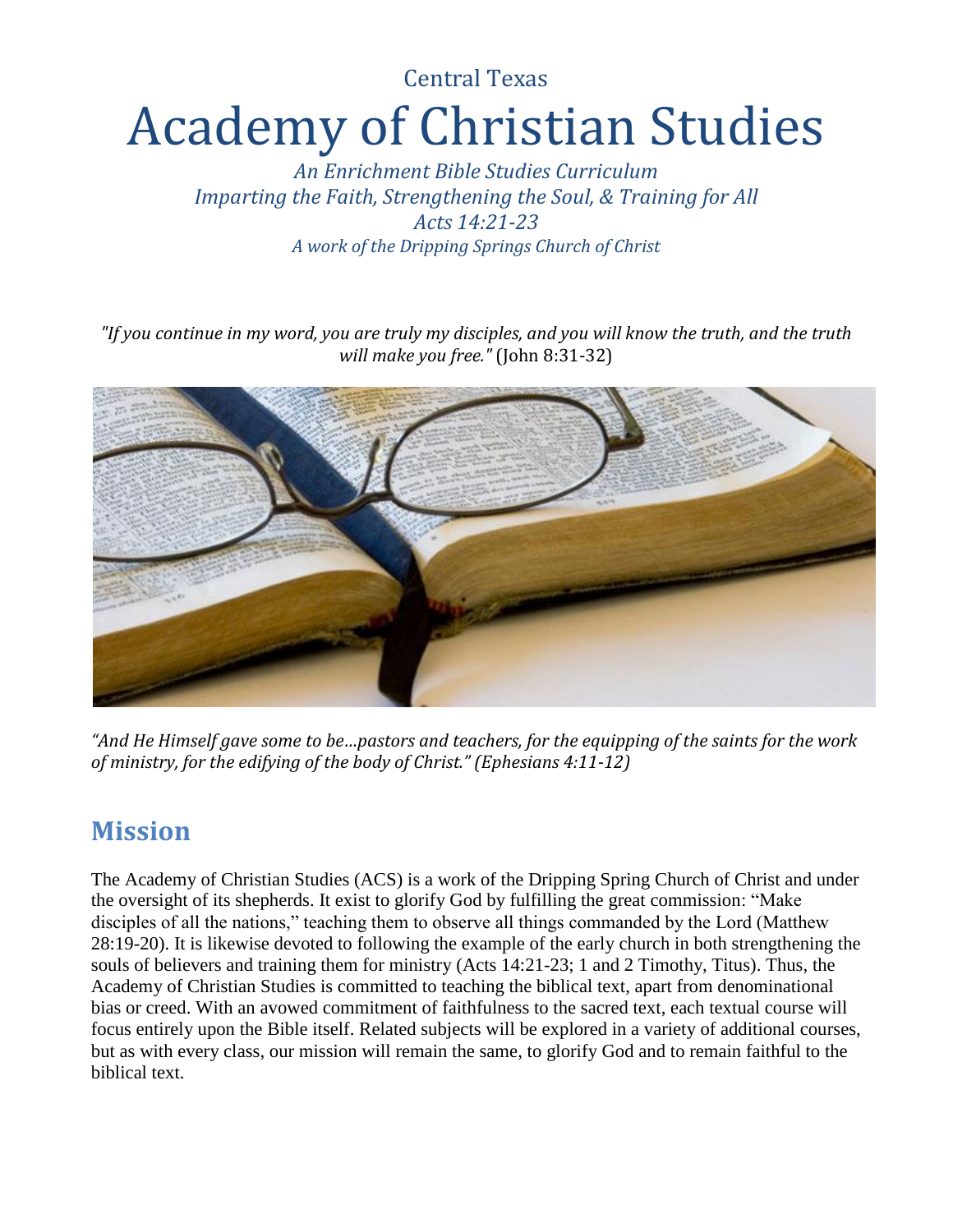### **Purpose**

ACS offers a unique opportunity to study God's word within a structured setting. Courses are free and open to anyone, regardless of religious background, race, or creed, and they are designed to meet the needs of all adults who have a desire to know more about the word of God. ACS offers a unique opportunity to study God's word within the context of a formal classroom setting. Courses are open to anyone, regardless of religious background, race, or creed, and they are designed to give committed students an opportunity to survey the entire Bible and to examine the precepts and principles for Christian living, ministry, and a biblical worldview.

#### **Core Themes**

#### **Biblical Competence**

ACS exists to help equip the church and improve society worldwide by developing biblically informed Christians through offering quality courses on a more demanding level than those offered in the normative Sunday/Wednesday school traditional model. ACS affirms that biblical studies are the central integrating factor of its programs, with the firm belief that a biblical worldview serves as the structure for student transformation and contribution to society.

#### **Academic Proficiency**

ACS is committed to providing a quality educational experience where students who choose to enroll in its classes are highly encouraged to take notes and to work on a volunteer basis outside of class. Faculty are likewise charged with the responsibility of providing an enriched classroom experience that is scholarly and yet practical in nature.

#### **Spiritual Formation**

ACS exists to promote the spiritual and personal development of each student by assisting, counseling, and motivating students as they mature in their Christian faith. We are also committed to the development of independent and lifelong learners who understand and contribute to society, integrating their Christian faith and learning both into the church and the world.

#### **Format**

Classes will be conducted over a 6 to 8 week time period, or over a three day period following the a short course model. Classes conducted over the 6 to 8 week period will be two hours in length at each session. The short course model will consist of the following: Thursday – 6:30 PM – 9:30 PM; Friday 9:00 AM – 5:00 PM; Saturday 8:30 AM – 12:30 PM.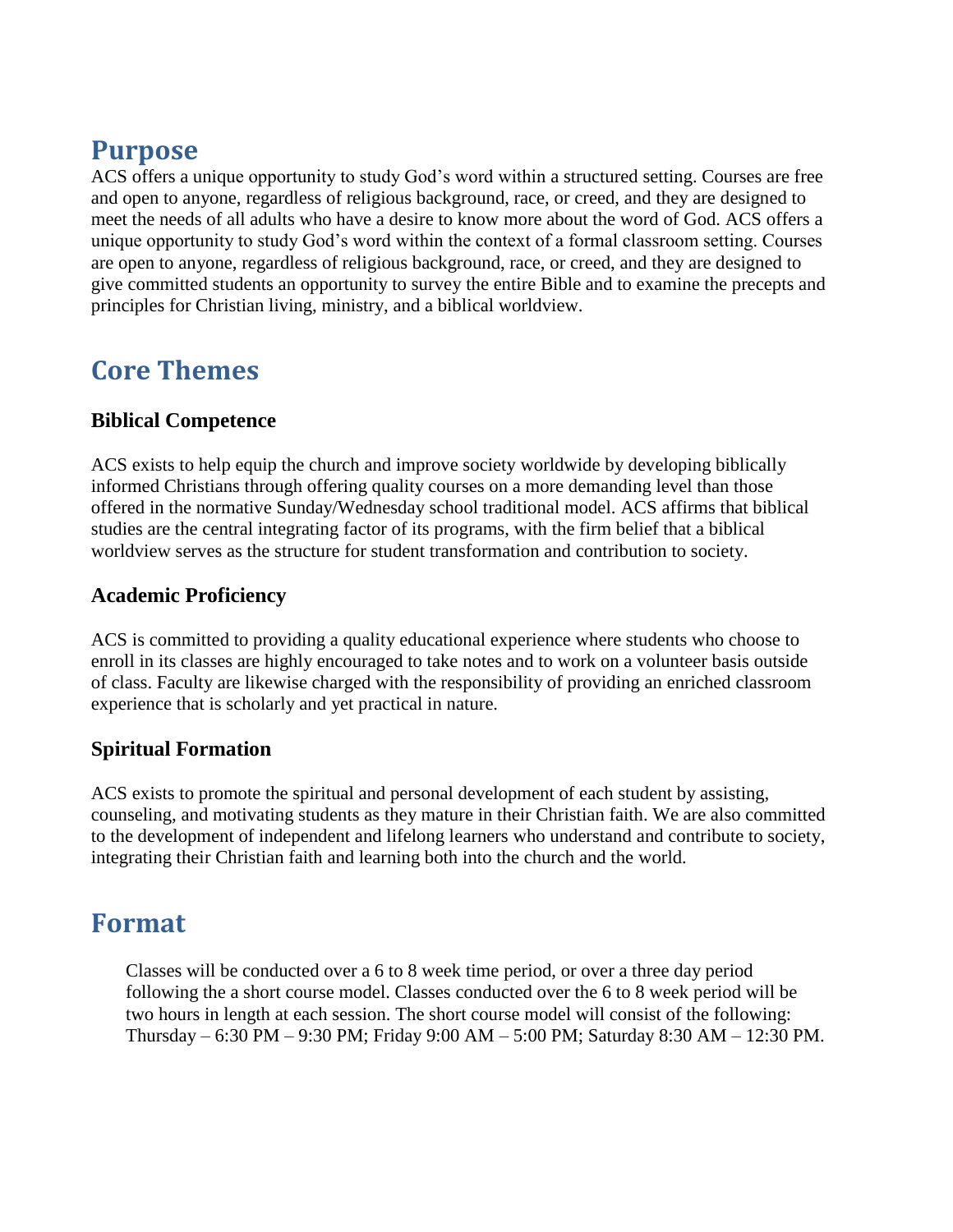### **Session Calendar**

Session I (January through February) – Offered either during the day or at night Session II (March Weekend Course) – Offered in a single weekend setting Session III (May Short Course) – Offered in a single weekend setting Session IV (September – October) – Offered during the day or at night Session V (November Weekend Course) - Offered in a single weekend setting

> Weekend Course Schedule: Thursday – 6:30 PM – 9:30 PM Friday 9:00 AM – 5:00 PM Saturday 8:30 AM – 12:30 PM

### **Faculty**

ACS courses are taught by academically qualified instructors who are loyal to Christ, and committed to faithfully teaching the Bible as the inspired and authoritative word of God.

### **Academic Awards**

**General Bible Studies Award (I, II, and III)** – Students must meet the audit requirements of no less than three courses (students are not required to take examinations or write papers). Audit students are required to be present for each class session and present a notebook to the instructor at the end of the course, simply to verify that they have "heard" and received the teaching presented in the class. Notebooks must contain notes from each class lecture and any handouts provided by the instructor. No assessment will be made or grade awarded for either the notebook or the course as a whole. Audit students who have met the criteria for participating in four courses will be awarded the General Bible Studies Award – Level I. Students who have met the criteria for participating in 6 courses will be awarded the General Bible Studies Award II; 9 Classes for level III and so on.

General Studies Bible Certificate - Presently this award is not available. However, as ACS continues to expand the requirements for this award will be as follows: To receive the General Studies Bible Certificate, students must earn at least 8 credit hours and possess at least a cumulative C average or above in all four courses.

**Diploma of Biblical Studies** – Presently this award is not available. However, as ACS continues to expand the requirements for this award will be as follows: The Diploma of Biblical Studies is designed to engage the learner in an overview of the Bible, major themes, and the historical, geographical, and theological settings of the Bible. Attention will also be given to the methods of Bible study and the principles of biblical interpretation, as well as to key doctrines of the faith, such as God, Jesus, Holy Spirit, and the church. Students must earn at least 24 credit hours and possess at least a cumulative C average in all eight courses. Basic core courses will be required as specified by the director in a individualized and tailored made academic track per student.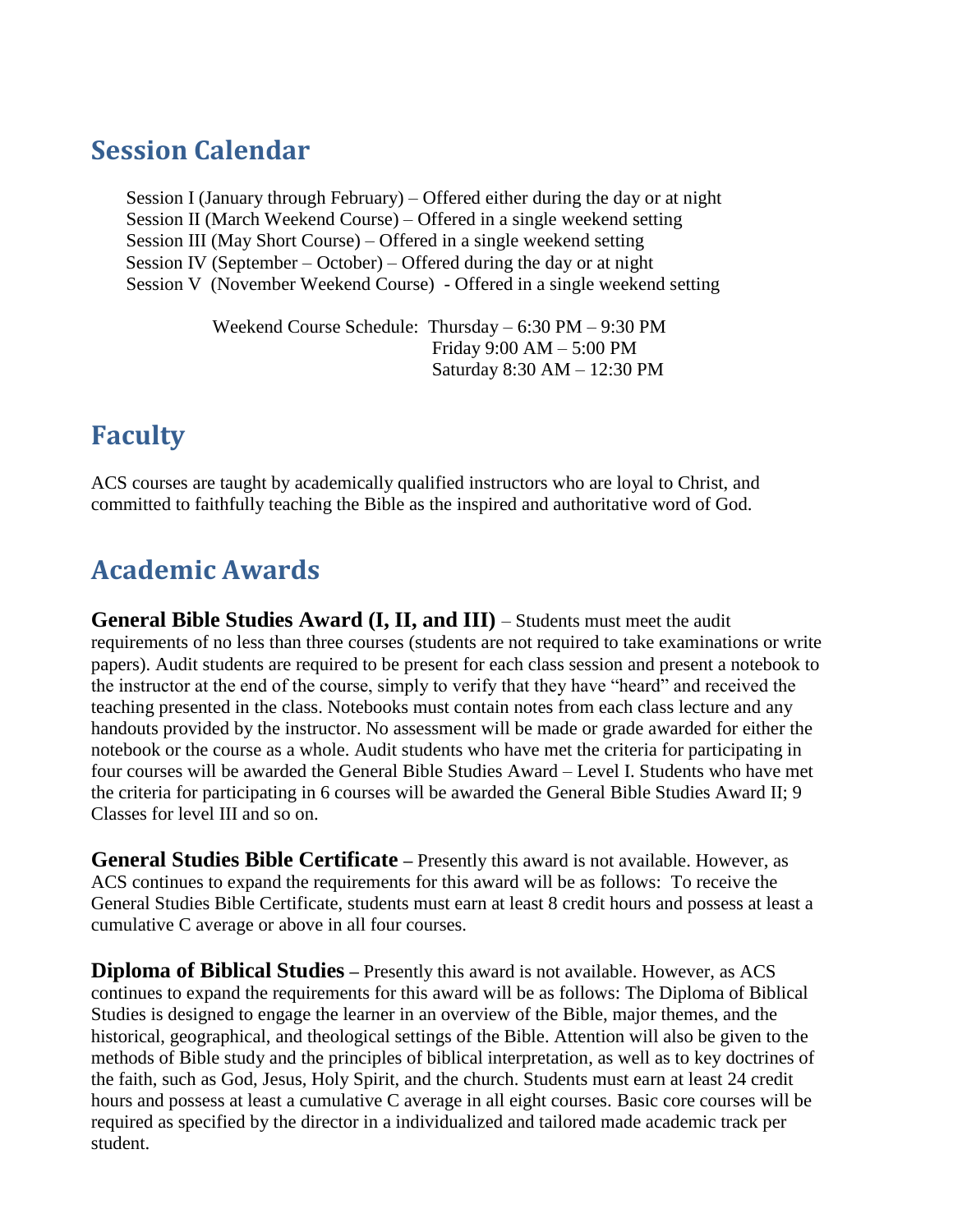## **Course Offerings**

### **Bible**

#### **General Education**

**BIB 90 Introduction to the Bible - ESL**\* - A general introduction to the Bible taught within the context of an English as a Second Language setting. The basic structure of the Bible, key ideas, events and people will be presented at a comprehension level appropriate to non-English speaking students who are at a basic level of their English language capabilities.

#### **BIB 101 Bible Survey** - **Understanding the Bible – Seeing the Big Picture**

Seeing both the big picture of the Bible's story and the individual library of books is essential to properly understand scripture. To facilitate that understanding, this course provides an overview of the history, literature, themes, major persons, key events, and geographical setting of the Bible. Special emphasis will be given to the key principles and general concepts related to understanding the framework and message of the Bible, which will enable students to properly interpret and apply each of its component parts. Attention will also be given to the related topics of the history of the Bible, hermeneutical principles, canonization, and the redemptive theme of Scripture.

**BIB 105 Advanced Introduction to the Bible -** An introduction to the Bible which addresses the topics of how we got the Bible, the authority and inspiration of Scripture, basic Bible content and advanced introductory textual issues, and comparative religious studies (apologetic).

**BIB 106 Life of Christ** - A survey of the gospel accounts of the life of Christ, designed to introduce students to both historical and thematic content of the Gospels from which practical applications can be drawn.

**BIB 107 Acts through Revelation** - A survey of the books of the New Testament from Acts through Revelation.

**BIB 205 Survey of the Old Testament** - A survey of the books of the Old Testament, from Genesis to Malachi, designed to acquaint students with OT historical chronology and events, OT wisdom and prophetic literature, as well as such themes as the acts and nature of God, His covenants with mankind, and the morality He expects of man.

**BIB 206 Christian Thought** - A survey of major biblical doctrines designed to help the student identify distinctive Christian thought.

**BIB 317 Bible Land Geography** - A study of the geography, environs, and culture of the lands mentioned in the Bible as they relate to the events of ancient eastern history.

**BIB 417 The Land and The Book: Studies in the Land of Israel -** Designed to enhance sermon and classroom instruction for preachers and teachers of the Bible, this extremely helpful and practical course will focus on understanding the geography, history, and archaeology of the Bible Lands and its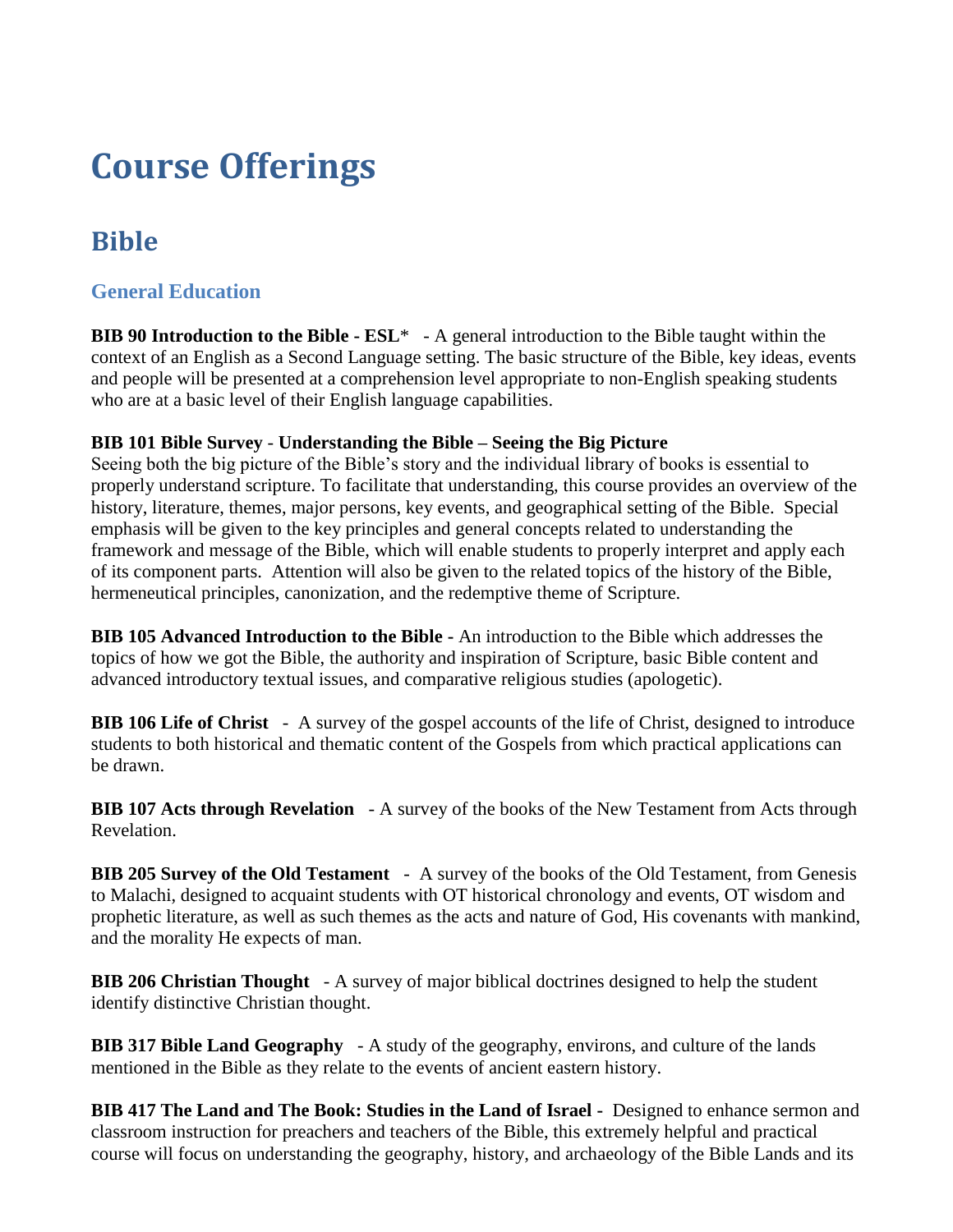geopolitical and cultural backgrounds and settings from both the ancient and modern eras. Students will be required to learn about the geography of Israel (which includes the elements of climate, topography, geology, hydrology, archaeology, and horticulture) and the major theological themes associated with the geography and settings of the Bible story. Understanding the content of these elements and themes, and being able to participate in an actual field study, will better equip teachers and preachers for sermon and lesson development as they seek to explain and defend the biblical text. A Bible Land studies course will bring color, clarity, and a deeper understanding to many customs, words, and practices of the peoples and settings of the Bible story and its historical and geographical context. Students completing this course will never look at the Bible in the same way again. Their understanding and knowledge of the biblical text will grow at an exponential rate. The information and experiences gained from the course will put enrollees in a better position to fully exegete the biblical text, share the word, defend the faith, and evangelize the lost. This course will also allow students to grow on a personal level, both educationally and spiritually. A trip to the land of the Bible is unique, exciting, and helpful, but to walk and study in the land where Jesus walked is both enlightening and transformative.

#### **Textual Studies**

**BIB 304 Ministry Epistles** - An exegetical study of the text of 1-2 Timothy and Titus with an emphasis on defining an appropriate doctrine of leadership.

**BIB 305 Galatians and Romans** - An exegetical study of the text of Galatians and Romans with emphasis upon the concept of law, gospel, grace, and faith.

**BIB 306 Acts** - A study of the text of Acts with special attention to the establishment, growth, and distinctive features of the first-century church.

**BIB 307 Hebrews** - An exegetical study of the epistle to the Hebrews with emphasis on the distinctive contributions of the author to New Testament thought.

**BIB 308 I Corinthians** - A general study of I Corinthians focused on practical applications, moral choices, and healthy church dynamics and relationships.

**BIB 309 Prison Epistles** - An introductory historical and exegetical study working toward practical applications in the books of Ephesians, Philippians, Colossians, and Philemon.

**BIB 310 Synoptic Gospels** - A study of the gospels of Matthew, Mark, and Luke with a critical introduction to the synoptic problem and exegesis of selected texts in the three gospels.

**BIB 311 General Epistles** - An introductory historical and exegetical study working toward practical applications in selected passages from the General Epistles.

**BIB 312 Gospel of John** - An in-depth study of the Gospel of John with special attention to introductory material and critical questions.

**BIB 313 Pentateuch** - A study of the first five Old Testament books with special attention to developing themes, historical and exegetical studies, and applications for the church.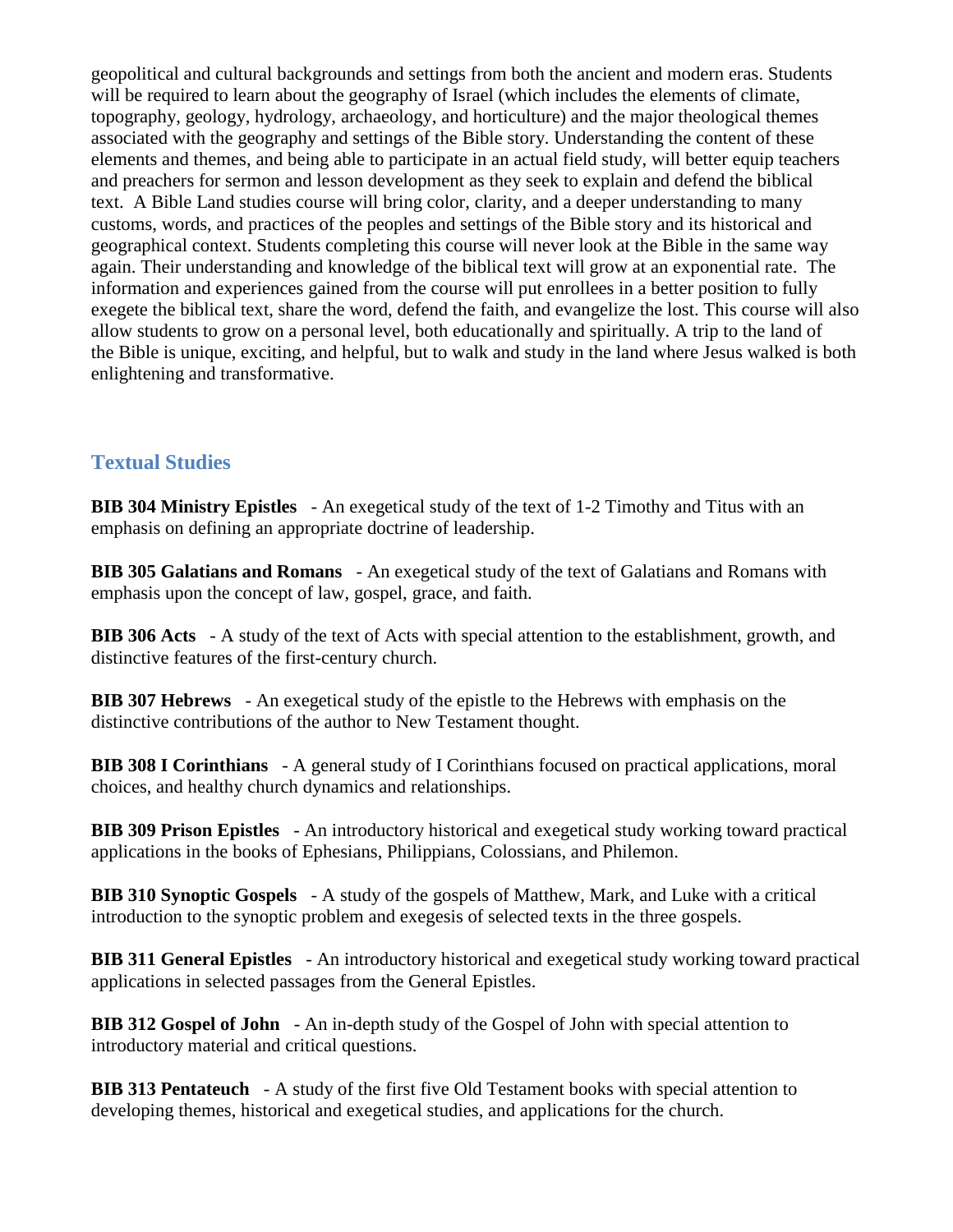**BIB 315 Joshua-Esther** - An examination of Israel's history from their establishment in the Promised Land to their return from exile, drawing upon historical, exegetical, and archaeological materials.

**BIB 401 Old Testament Wisdom Literature** - A study of Job, Proverbs, Ecclesiastes, Psalms, and the Song of Solomon with special emphasis on content, teaching, historical backgrounds, and New Testament citations.

**BIB 402 Luke-Acts** - A survey of Luke-Acts with special emphasis upon the doctrinal similarities and the overall themes and purposes of Luke's writings.

**BIB 403 Major Prophets** - A study of the historical, social, political, and religious backgrounds of Isaiah, Jeremiah, Lamentations, Ezekiel, and Daniel. Selected passages will be used in understanding the importance of the message of the prophets for their own day and in the present.

**BIB 405 Minor Prophets** - A study of the historical, social, and religious backgrounds of the prophets Hosea through Malachi. Attention is given to the importance of the message of the prophets to their own period and to the present day.

**BIB 406 Acts** - A study of the text of Acts with special attention to the establishment, growth, and distinctive features of the first-century church.

**BIB 407 Revelation** - An exegetical study of the text with special emphasis given to the various theories of interpretation, and the nature of apocalyptic literature.

**BIB 408 1-2 Corinthians** - A general study of Corinthian correspondence focused on practical applications, moral choices, healthy church dynamics and relationships, and authenticity.

**BIB 412 Gospel of John** - An exegetical study of the Gospel of John with special attention to introductory material and critical questions.

#### **Biblical Language Studies**

**BIB 160 Introduction to Greek** - This course is an introduction to Greek. Students will learn the Greek and Hebrew alphabets, basic issues in grammar, methods of doing word studies, and the use of basic tools for biblical languages.

**BIB 161 New Testament Greek I** - The essentials of New Testament Greek language including vocabulary, the basic inflections, and syntax.

**BIB 162 New Testament Greek II** - A continuation of Greek I. Prerequisite: BIB 161.

### **Doctrinal Studies**

**BIB 343 Old Testament Doctrine** - A study of the major themes developed in the Old Testament including God, mankind, and nature of revelation, sin, salvation, prophecy, God's eternal purpose, and mortality.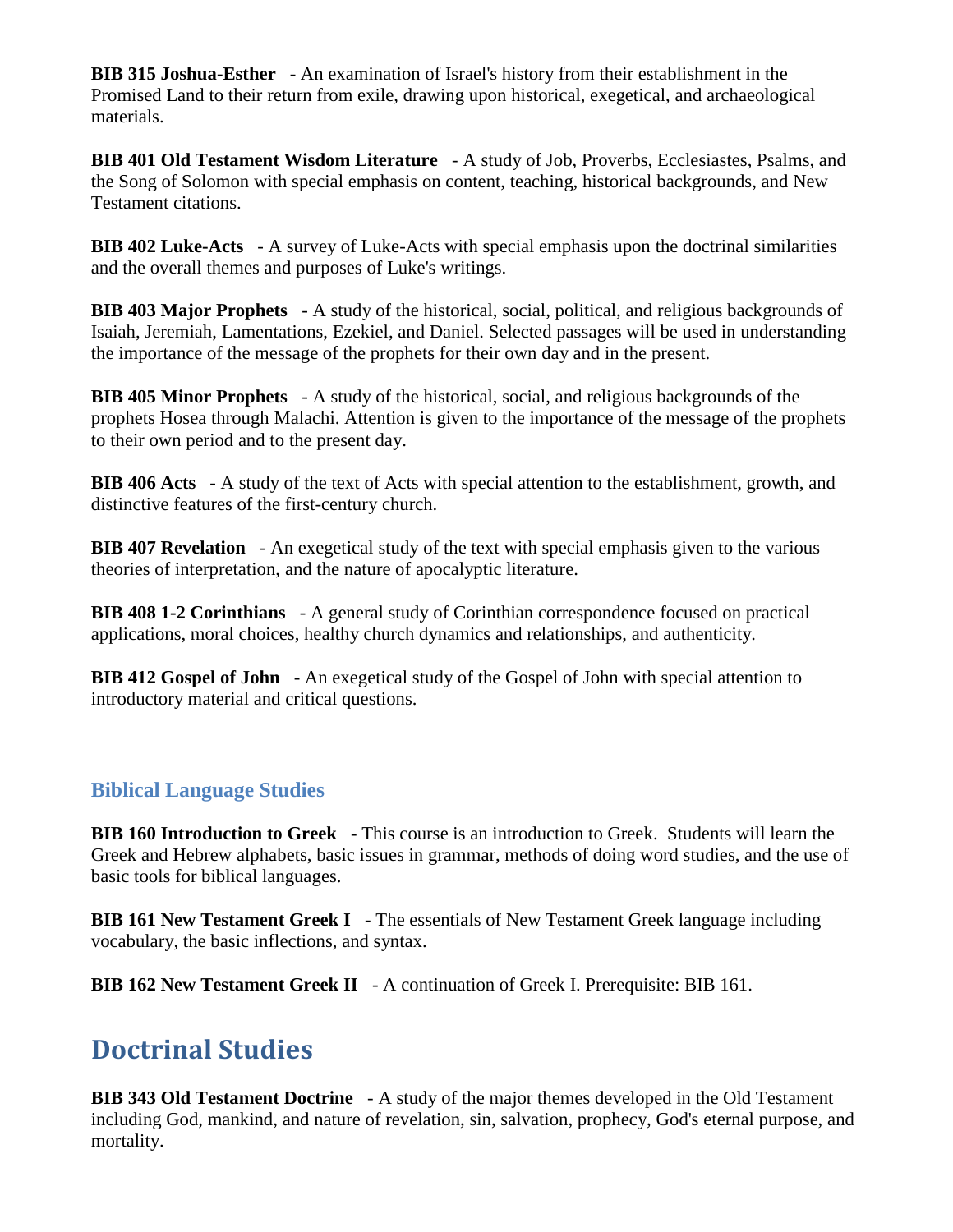**BIB 344 Christian Evidences** - A study of the evidences for the existence of God and the Bible as God's inspired revelation. Emphasis given to internal and external evidences of the inspiration of the Bible.

**BIB 345 New Testament Doctrine** - A study of the overall life of the Christian in the Church. The righteousness of God, faith, salvation, morality, and a comprehensive view of God's purpose in Christ are emphasized.

**BIB 346 Contemporary Religious Doctrines** - An examination of the theology and systems of doctrine found in modern denominations in comparison to Biblical teaching.

**BIB 347 Scripture Interpretation** - A study of the history of hermeneutics focused on understanding the various theories of Biblical interpretation and interpreting the biblical text using the principles of exegesis.

**BIB 348 New Testament Church** - A study of the biblical teaching concerning the identity, nature, composition, history, purpose, and evangelistic thrust of the New Testament Church, with a special emphasis upon the conditions of entry and the implications for Christian practice and lifestyle.

### **Practical Ministry**

**BIB 225 Introduction to Ministry Seminar** - An introduction to ministry which employs a variety of self-discovery instruments to help the student understand the nature of ministry and its methods.

**BIB 320 Personal Evangelism** - Methods of and motives for personal evangelism are combined with laboratory and field experiences in personal and home Bible study.

**BIB 321 Educational Program of the Church** - The teaching program of the church is described and its organization studied. Emphasis is given to methods of teaching and characteristics of good Bible teachers.

**BIB 323 Sermon Preparation and Delivery** - An introduction to homiletics with emphasis on preparing and delivering effective, Biblical sermons through classroom practice and critique.

**BIB 327 Religious Speaking for Women** (3 credits) - A study of homiletics and textual applications with an emphasis on developing religious presentations of special interest to women's groups and seminars.

**BIB 329 Women in Christian Service** (3 hours) - A study of the opportunities for Christian service available to women in contemporary society, with a focus on the history of women in Christian service, the service of women as described in the biblical text, and practical applications.

**BIB 351 Youth Ministry** (3 credits) - A practical course designed to introduce the goals, needs, programs, methods, materials, and structure of a youth ministry program in a local congregation. Emphasis will be given to understanding adolescents, and to the particular responsibilities of a youth minister.

**BIB 352 Ministerial Counseling** (3 credits) - A practical course designed to introduce the skills and biblical texts needed in church ministry counseling. Course topics include paradigms of ministerial